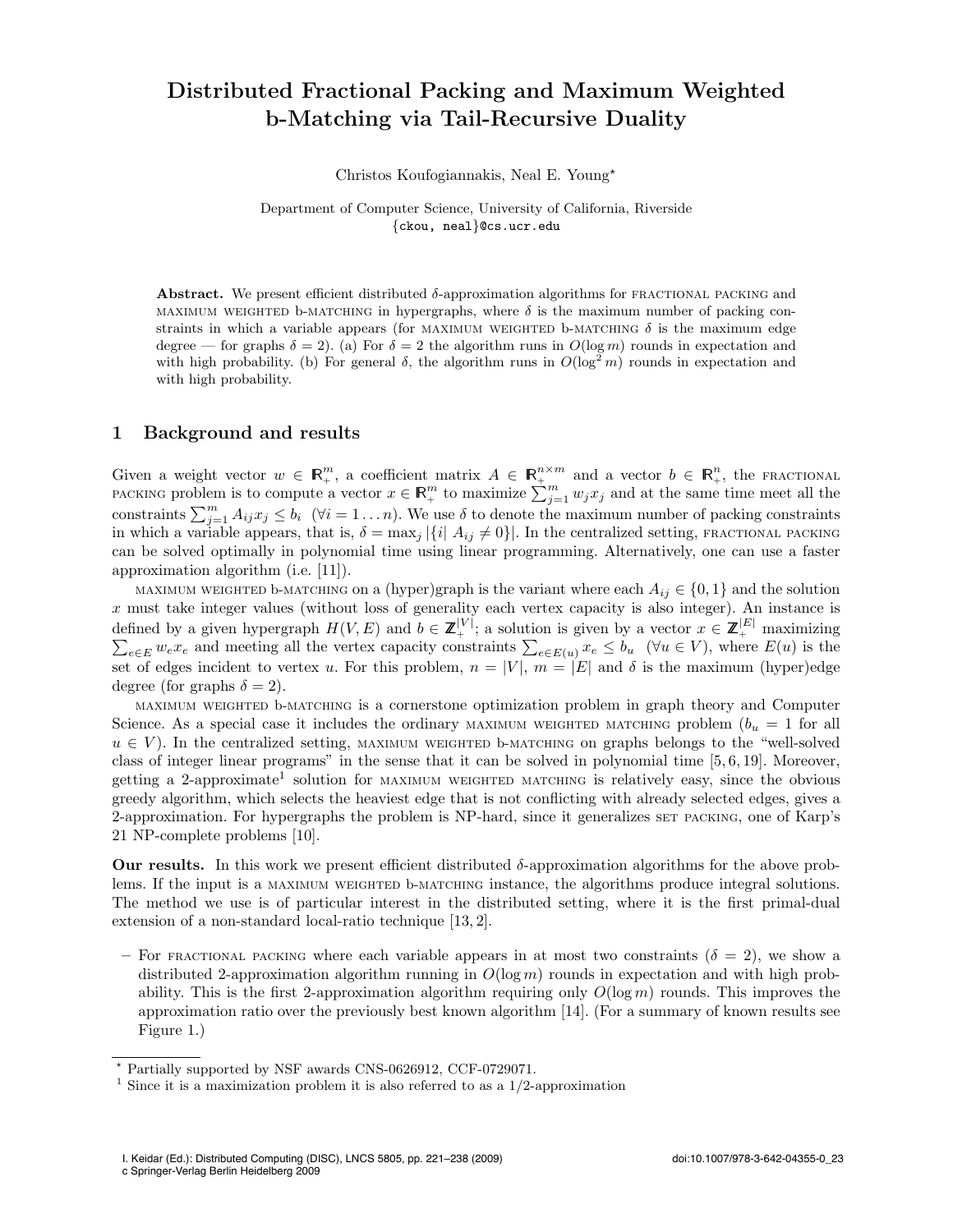| problem                                  | approx. ratio running time |                                                                                                                                                                                                                                                                                       | where when                         |             |
|------------------------------------------|----------------------------|---------------------------------------------------------------------------------------------------------------------------------------------------------------------------------------------------------------------------------------------------------------------------------------|------------------------------------|-------------|
| max weighted matching on graphs          | $O(\Delta)$                | O(1)                                                                                                                                                                                                                                                                                  |                                    | $[22]$ 2000 |
|                                          |                            | $O(\log^2 n)$                                                                                                                                                                                                                                                                         |                                    | $[23]$ 2004 |
|                                          |                            | O(m)                                                                                                                                                                                                                                                                                  | [7]                                | 2004        |
|                                          | $O(1)(>2)$ $O(\log n)$     |                                                                                                                                                                                                                                                                                       |                                    | $[14]$ 2006 |
|                                          |                            | $\begin{array}{lll} O(1)/\epsilon & O(\log \epsilon^{-1} \log \epsilon^{-1} \log n) \ (2+\epsilon) & O(\epsilon^{-1} \log \epsilon^{-1} \log n) \ (1+\epsilon) & O(\epsilon^{-4} \log^2 n) \  (1+\epsilon) & O(\epsilon^{-2}+\epsilon^{-1} \log(\epsilon^{-1} n) \log n) \end{array}$ |                                    | $[18]$ 2007 |
|                                          |                            |                                                                                                                                                                                                                                                                                       |                                    | $[17]$ 2008 |
|                                          |                            |                                                                                                                                                                                                                                                                                       |                                    | $[17]$ 2008 |
|                                          |                            |                                                                                                                                                                                                                                                                                       |                                    | $[20]$ 2008 |
|                                          |                            | $O(\log^2 n)$                                                                                                                                                                                                                                                                         | [17, 20] $(\varepsilon = 1)$ 2008] |             |
|                                          |                            | $O(\log n)$                                                                                                                                                                                                                                                                           |                                    | here $2009$ |
| fractional packing with $\delta = 2$     | O(1)(>2)                   | $O(\log m)$                                                                                                                                                                                                                                                                           |                                    | $[14]$ 2006 |
|                                          |                            | $O(\log m)$                                                                                                                                                                                                                                                                           |                                    | here $2009$ |
| max weighted matching on hypergraphs     | $  O(\delta) > \delta$     | $O(\log m)$                                                                                                                                                                                                                                                                           |                                    | $[14]$ 2006 |
|                                          |                            | $O(\log^2 m)$                                                                                                                                                                                                                                                                         |                                    | here $2009$ |
| fractional packing with general $\delta$ | O(1) > 12                  | $O(\log m)$                                                                                                                                                                                                                                                                           |                                    | $[14]$ 2006 |
|                                          |                            | $O(\log^2 m)$                                                                                                                                                                                                                                                                         |                                    | here $2009$ |

Fig. 1. Distributed algorithms for fractional packing and maximum weighted matching.

- For FRACTIONAL PACKING where each variable appears in at most  $\delta$  constraints, we give a distributed  $\delta$ -approximation algorithm running in  $O(\log^2 m)$  rounds in expectation and with high probability, where *m* is the number of variables. For small  $\delta$ , this improves over the best previously known constant factor approximation [14], but the running time is slower by a logarithmic-factor.
- For maximum weighted b-matching on graphs we give a distributed 2-approximation algorithm running in  $O(\log n)$  rounds in expectation and with high probability. MAXIMUM WEIGHTED b-MATCHING generalizes the well studied maximum weighted matching problem. For a 2-approximation, our algorithm is faster by at least a logarithmic factor than any previous algorithm. Specifically, in *O*(log *n*) rounds, our algorithm gives the best known approximation ratio. The best previously known algorithms compute a  $(1 + \varepsilon)$ approximation in  $O(\varepsilon^{-4} \log^2 n)$  rounds [17] or in  $O(\varepsilon^{-2} + \varepsilon^{-1} \log(\varepsilon^{-1} n) \log n)$  rounds [20]. For a 2approximation both these algorithms need  $O(\log^2 n)$  rounds.
- For MAXIMUM WEIGHTED b-MATCHING on hypergraphs with maximum hyperedge degree  $\delta$  we give a distributed  $\delta$ -approximation algorithm running in  $O(\log^2 m)$  rounds in expectation and with high probability, where *m* is the number of hyperedges. Our result improves over the best previously known  $O(\delta)$ -approximation ratio by [14], but it is slower by a logarithmic factor.

Related work for Maximum Weighted Matching. There are several works considering distributed maximum weighted matching on edge-weighted graphs. Uehara and Chen present a constant time  $O(\Delta)$ approximation algorithm [22], where  $\Delta$  is the maximum vertex degree. Wattenhofer and Wattenhofer improve this result, showing a randomized 5-approximation algorithm taking  $O(\log^2 n)$  rounds [23]. Hoepman shows a deterministic 2-approximation algorithm taking  $O(m)$  rounds [7]. Lotker, Patt-Shamir and Rosén give a randomized  $(4+\varepsilon)$ -approximation algorithm running in  $O(\varepsilon^{-1} \log \varepsilon^{-1} \log n)$  rounds [18]. Lotker, Patt-Shamir and Pettie improve this result to a randomized  $(2 + \varepsilon)$ -approximation algorithm taking  $O(\log \varepsilon^{-1} \log n)$ rounds [17]. Their algorithm uses as a black box any distributed constant-factor approximation algorithm for maximum weighted matching which takes *O*(log *n*) rounds (i.e. [18]). Moreover, they mention (without details) that there is a distributed  $(1+\varepsilon)$ -approximation algorithm taking  $O(\varepsilon^{-4} \log^2 n)$  rounds, based on the parallel algorithm by Hougardy and Vinkemeier [8]. Nieberg presents a  $(1 + \varepsilon)$ -approximation algorithm in  $O(\varepsilon^{-2} + \varepsilon^{-1} \log(\varepsilon^{-1} n) \log n)$  rounds [20]. The latter two results give randomized 2-approximation algorithms for MAXIMUM WEIGHTED MATCHING in  $O(\log^2 n)$  rounds.

Related work for Fractional Packing. Kuhn, Moscibroda and Wattenhofer show efficient distributed approximation algorithms for FRACTIONAL PACKING [14]. They first show a  $(1+\varepsilon)$ -approximation algorithm for FRACTIONAL PACKING with logarithmic message size, but the running time depends on the input coefficients. For unbounded message size they show a constant-factor approximation algorithm for FRACTIONAL PACKING which takes  $O(\log m)$  rounds. If an integer solution is desired, then distributed randomized rounding  $(15)$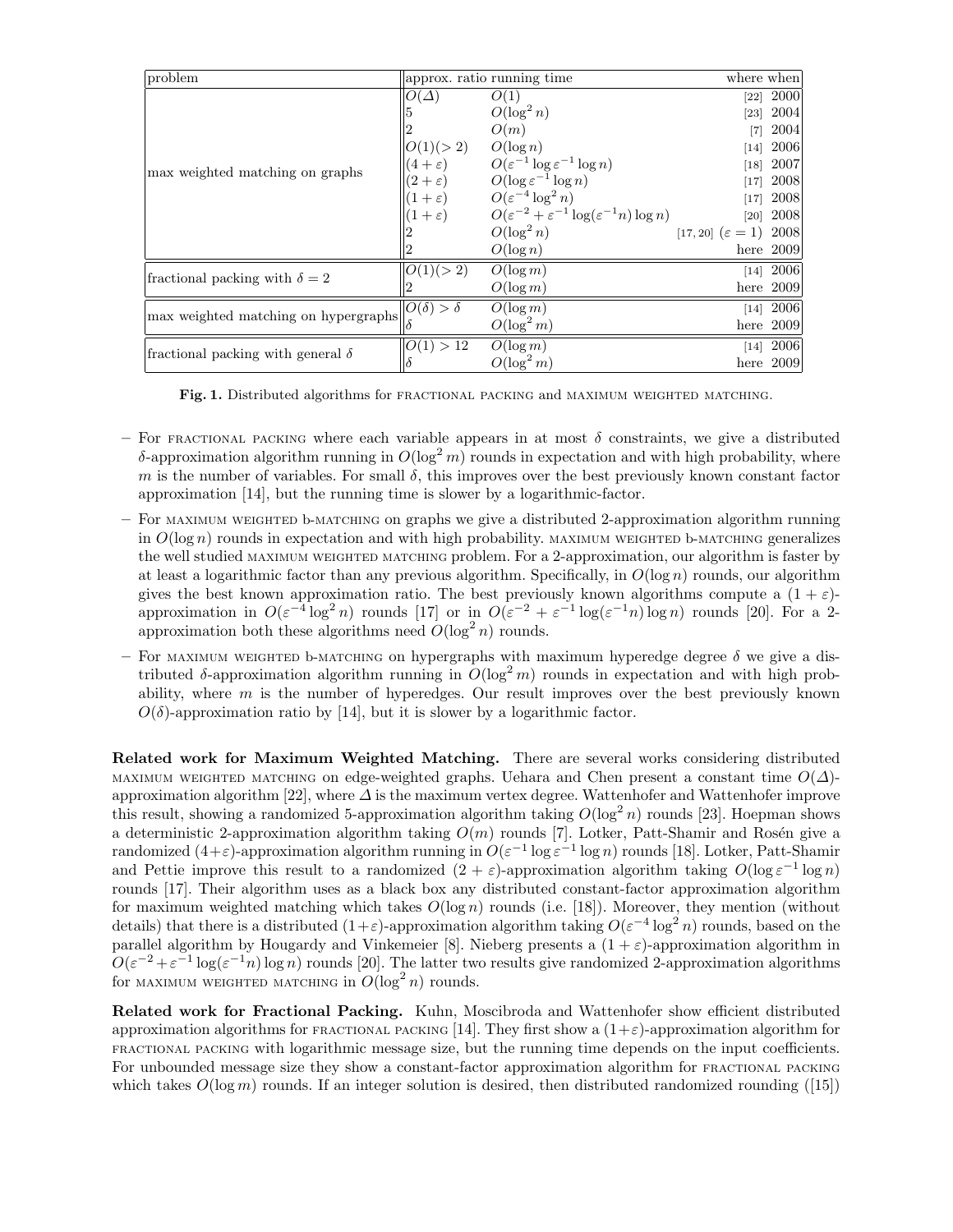can be used. This gives an  $O(\delta)$ -approximation for MAXIMUM WEIGHTED b-MATCHING on (hyper)graphs with high probability in  $O(\log m)$  rounds, where  $\delta$  is the maximum hyperedge degree (for graphs  $\delta = 2$ ). (The hidden constant factor in the big-O notation of the approximation ratio can be relative large compared to a small  $\delta$ , say  $\delta = 2$ ).

Lower bounds. The best lower bounds known for distributed packing and matching are given by Kuhn, Moscibroda and Wattenhofer [14]. They prove that to achieve a constant or even a poly-logarithmic approximation ratio for fractional maximum matching, any algorithms requires at least  $\Omega(\sqrt{\log n/\log\log n})$  rounds and  $\Omega(\log \Delta/\log \log \Delta)$ , where  $\Delta$  is the maximum vertex degree.

Other related work. For UNWEIGHTED MAXIMUM MATCHING on graphs, Israeli and Itai give a randomized distributed 2-approximation algorithm running in *O*(log *n*) rounds [9]. Lotker, Patt-Shamir and Pettie improve this result giving a randomized  $(1 + \varepsilon)$ -approximation algorithm taking  $O(\varepsilon^{-3} \log n)$  rounds [17]. Czygrinow, Han´ckowiak, and Szyman´ska show a deterministic  $3/2$ -approximation algorithm which takes  $O(\log^4 n)$  rounds [4]. A  $(1+\varepsilon)$ -approximation for MAXIMUM WEIGHTED MATCHING on graphs is in NC [8].

The rest of the paper is organized as follows. In Section 2 we describe a non-standard primal-dual technique to get a  $\delta$ -approximation algorithm for FRACTIONAL PACKING and MAXIMUM WEIGHTED b-MATCHING. In Section 3 we present the distributed implementation for  $\delta = 2$ . Then in Section 4 we show the distributed  $\delta$ -approximation algorithm for general  $\delta$ . We conclude in Section 5.

## 2 Covering and packing

Koufogiannakis and Young show sequential and distributed  $\delta$ -approximation algorithms for general covering problems [13, 12], where  $\delta$  is the maximum number of covering variables on which a covering constraint depends. As a special case their algorithms compute  $\delta$ -approximate solutions for FRACTIONAL COVERING problems of the form  $\min\{\sum_{i=1}^n b_i y_i : \sum_{i=1}^n A_{ij} y_i \geq w_j \mid (\forall j=1..m), y \in \mathbb{R}^n+\}$ . The linear programming dual of such a problem is the following FRACTIONAL PACKING problem:  $\max\left\{\sum_{j=1}^{m} w_j x_j : \sum_{j=1}^{m} A_{ij} x_j \leq b_i \right\}$  ( $\forall i =$ 1...*n*),  $x \in \mathbb{R}^m_+$ . For packing,  $\delta$  is the maximum number of packing constraints in which a packing variable appears,  $\delta = \max_i |\{i | A_{ij} \neq 0\}|$ .

Here we extend the distributed approximation algorithm for FRACTIONAL COVERING by [12] to compute  $\delta$ -approximate solutions for  $FRACTIONAL$  packing using a non-standard primal-dual approach.

Notation. Let  $C_j$  denote the *j*-th covering constraint  $(\sum_{i=1}^n A_{ij}y_i \geq w_j)$  and  $P_i$  denote the *i*-th packing constraint  $\left(\sum_{j=1}^m A_{ij}x_j \leq b_i\right)$ . Let  $\text{Vars}(S)$  denote the set of (covering or packing) variable indexes that appear in (covering or packing) constraint *S*. Let Cons(*z*) denote the set of (covering or packing) constraint indexes in which (covering or packing) variable  $z$  appears. Let  $N(x<sub>s</sub>)$  denote the set of packing variables that appear in the packing constraints in which  $x_s$  appears, that is,  $N(x_s) = \{x_i | j \in \text{Vars}(P_i) \text{ for some } i \in \text{�}$  $\text{Cons}(x_s)$ } =  $\text{Vars}(\text{Cons}(x_s))$ .

Fractional Covering. First we give a brief description of the  $\delta$ -approximation algorithm for fractional covering by  $[13, 12]^2$ . The algorithm performs *steps* to cover non-yet-satisfied covering constraints. Let  $y^t$  be the solution after the first t steps have been performed. (Initially  $y^0 = 0$ .) Given  $y^t$ , let  $w_j^t = w_j - \sum_{i=1}^n A_{ij} y_i^t$ be the slack of  $C_i$  after the first *t* steps. (Initially  $w^0 = w$ .) The algorithm is given by Alg. 1.

There may be covering constraints for which the algorithm never performs a step because they are covered by steps done for other constraints with which they share variables. Also note that increasing  $y_i$  for all  $i \in \text{Vars}(C_s)$ , decreases the slacks of all constraints which depend on  $y_i$ .

Our general approach. [13] shows that the above algorithm is a  $\delta$ -approximation for covering, but they don't show any result for matching or other packing problems. Our general approach is to recast their analysis as a primal-dual analysis, showing that the algorithm (Alg. 1) implicitly computes a solution to the dual packing problem of interest here. To do this we use the tail-recursive approach implicit in previous local-ratio analyses [3].

<sup>&</sup>lt;sup>2</sup> The algorithm is equivalent to local-ratio when  $A \in \{0,1\}^{n \times m}$  and  $y \in \{0,1\}^n$  [1, 2]. See [13] for a more general algorithm and a discussion on the relation between this algorithm and local ratio.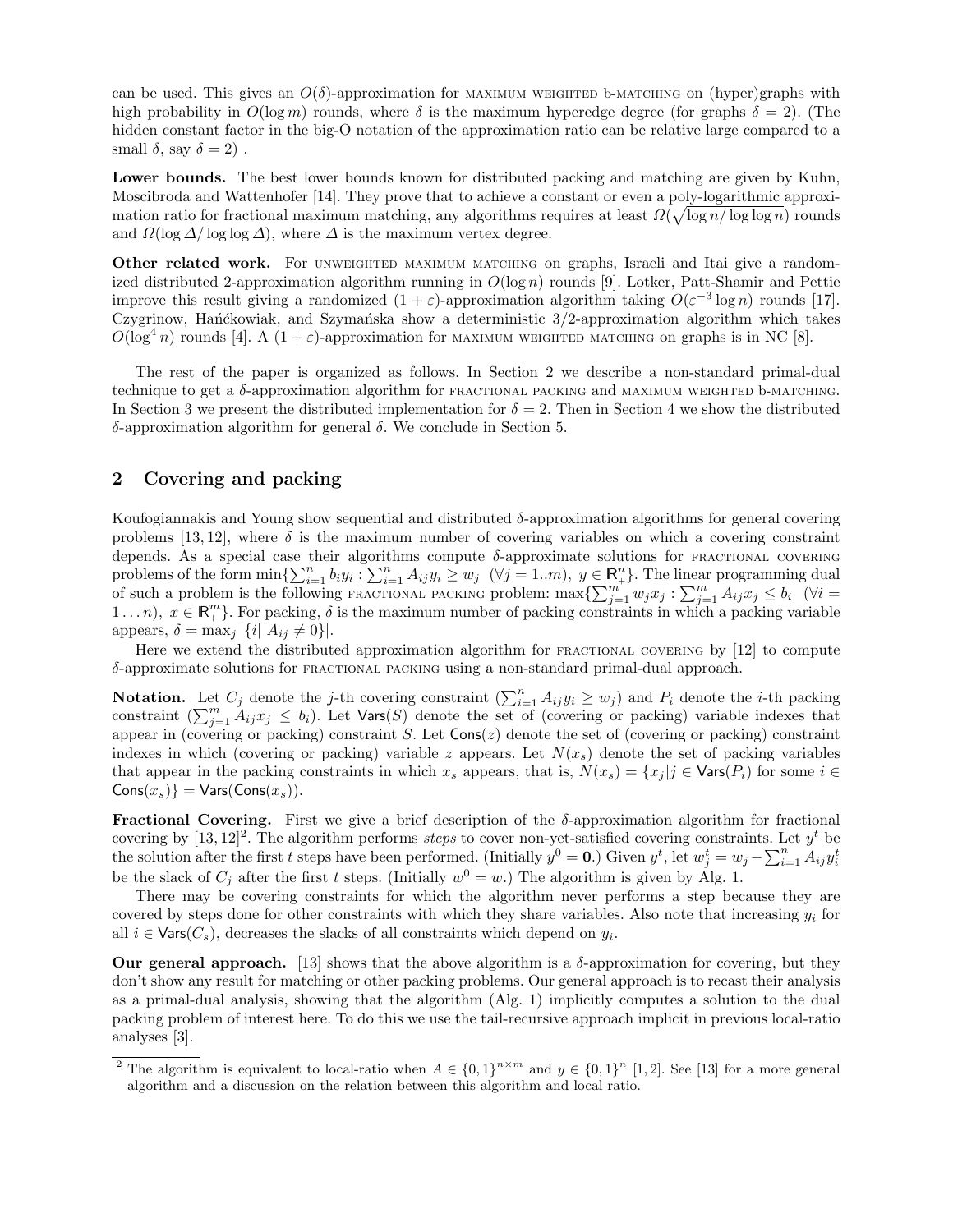greedy  $\delta$ -approximation algorithm for fractional covering [13, 12] alg. 1 1. Initialize  $y^0 \leftarrow \mathbf{0}, w^0 \leftarrow w, t \leftarrow 0.$ 2. While there exist an unsatisfied covering constraint  $C_s$  do a step for  $C_s$ : 3. Set  $t = t + 1$ . 4. Let  $\beta_s \leftarrow w_s^{t-1} \cdot \min_{i \in \text{Vars}(C_s)} b_i/A_{is}.$  ... *OPT* cost to satisfy  $C_s$  given the current solution 5. For each  $i \in \text{Vars}(C_s)$ : 6. Set  $y_i^t = y_i^{t-1} + \beta_s/b_i$ . *increase*  $y_i$  *inversely proportional to its cost* 7. For each  $j \in \text{Cons}(y_i)$  update  $w_j^t = w_j^{t-1} - A_{ij}\beta_s/b_i$ . *... new slacks* 8. Return  $y = y^t$ .

After the *t*-th step of the algorithm, define the *residual covering problem* to be  $\min_{i=1}^n \sum_{i=1}^n b_i y_i$  :  $\sum_{i=1}^n A_{ij} y_i \ge$  $w_j^t$   $(\forall j = 1..m)$ ,  $y \in \mathbb{R}^n_+$  and the residual packing problem to be its dual,  $\max\{\sum_{j=1}^m w_j^t x_j : \sum_{j=1}^m A_{ij} x_j \leq \sum_{j=1}^m A_{ij} x_j\}$  $b_i$  ( $\forall i = 1...n$ ),  $x \in \mathbb{R}^m_+$ . The algorithm will compute  $\delta$ -approximate primal and dual pairs  $(x^t, y^{T-t})$  for the residual problem for each *t*. As shown in what follows, the algorithm increments the covering solution *x* in a forward way, and the packing solution *y* in a "tail-recursive" manner.

**Standard Primal-Dual approach does not work.** For even simple instances, generating a  $\delta$ -approximate primal-dual pair for the above greedy algorithm requires a non-standard approach. For example, consider  $\min\{y_1+y_2+y_3: y_1+y_2\geq 1, y_1+y_3\geq 5, y_1,y_2\geq 0\}$ . If the greedy algorithm (Alg. 1) does the constraints in *either* order and chooses  $\beta$  maximally, it gives a solution of cost 10. In the dual max $\{x_{12} + 5x_{13} : x_{12} + x_{13} \leq x_{12} + x_{13} \}$ 1,  $x_{12}, x_{13} \ge 0$ , the only way to generate a solution of cost 5 is to set  $x_{13} = 1$  and  $x_{12} = 0$ . A standard primaldual approach would raise the dual variable for each covering constraint when that constraint is processed (essentially allowing a dual solution to be generated in an *online* fashion, constraint by constraint). That can't work here. For example, if the constraint  $y_1 + y_2 \ge 1$  is covered first by setting  $y_1 = y_2 = 1$ , then the dual variable  $x_{12}$  would be increased, thus preventing  $x_{13}$  from reaching 1.

Instead, assuming the step to cover  $y_1 + y_2 \ge 1$  is done first, the algorithm should not increase any packing variable until a solution to the residual dual problem is computed. After this step the residual primal problem is  $\min\{y_1' + y_2' + y_3' : y_1' + y_2' \ge -1, y_1' + y_3' \ge 4, y_1', y_2' \ge 0\}$ , and the residual dual problem is max $\{-x'_{12} + 4x'_{13} : x'_{12} + x'_{13} \leq 1, x'_{12}, x'_{13} \geq 0\}$ . Once a solution *x'* to the residual dual problem is computed (either recursively or as shown later in this section) *then* the dual variable  $x_{12}$  for the current covering constraint should be raised maximally, giving the dual solution *x* for the current problem. In detail, the residual dual solution  $x'$  is  $x'_{12} = 0$  and  $x'_{13} = 1$  and the cost of the residual dual solution is 4. Then the variable  $x'_{12}$  is raised maximally to give  $x_{12}$ . However, since  $x'_{13} = 1$ ,  $x'_{12}$  cannot be increased, thus  $x = x'$ . Although neither dual coordinate is increased at this step, the dual cost is increased from 4 to 5, because the weight of  $x_{13}$  is increased from  $w'_{13} = 4$  to  $w_{13} = 5$ . (See Figure 2 in the appendix.) In what follows we present this formally.

Fractional Packing. We show that the greedy algorithm for covering creates an ordering of the covering constraints for which it performs steps, which we can then use to raise the corresponding packing variables. Let  $t_j$  denote the time<sup>3</sup> at which a step to cover  $C_j$  was performed. Let  $t_j = 0$  if no step was performed for  $C_j$ . We define the relation " $C_{j'} \prec C_j$ " on two covering constraints  $C_{j'}$  and  $C_j$  *which share a variable* and *for which the algorithm performed steps* to indicate that constraint  $C_{j'}$  was done first by the algorithm.

**Definition 1.** Let  $C_{j'} \prec C_j$  if  $\text{Vars}(C_{j'}) \cap \text{Vars}(C_j) \neq \emptyset$  and  $0 < t_{j'} < t_j$ .

Note that the relation is not defined for covering constraints for which a step was never performed by the algorithm. Then let  $D$  be the partially ordered set (poset) of all covering constraints for which the algorithm performed a step, ordered according to " $\prec$ ". *D* is *partially* ordered because " $\prec$ " is not defined for covering constraints that do not share a variable. In addition, since for each covering constraint  $C_i$  we have a corresponding dual packing variable  $x_j$ , abusing notation we write  $x_{j'} \prec x_j$  if  $C_{j'} \prec C_j$ . Therefore,  $\mathcal D$  is also a poset of packing variables.

<sup>&</sup>lt;sup>3</sup> In general by "time" we mean some reasonable way to distinguish in which order steps were performed to satisfy covering constraints. For now, the time at which a step was performed can be thought as the step number (line 3 at Alg. 1). It will be slightly different in the distributed setting.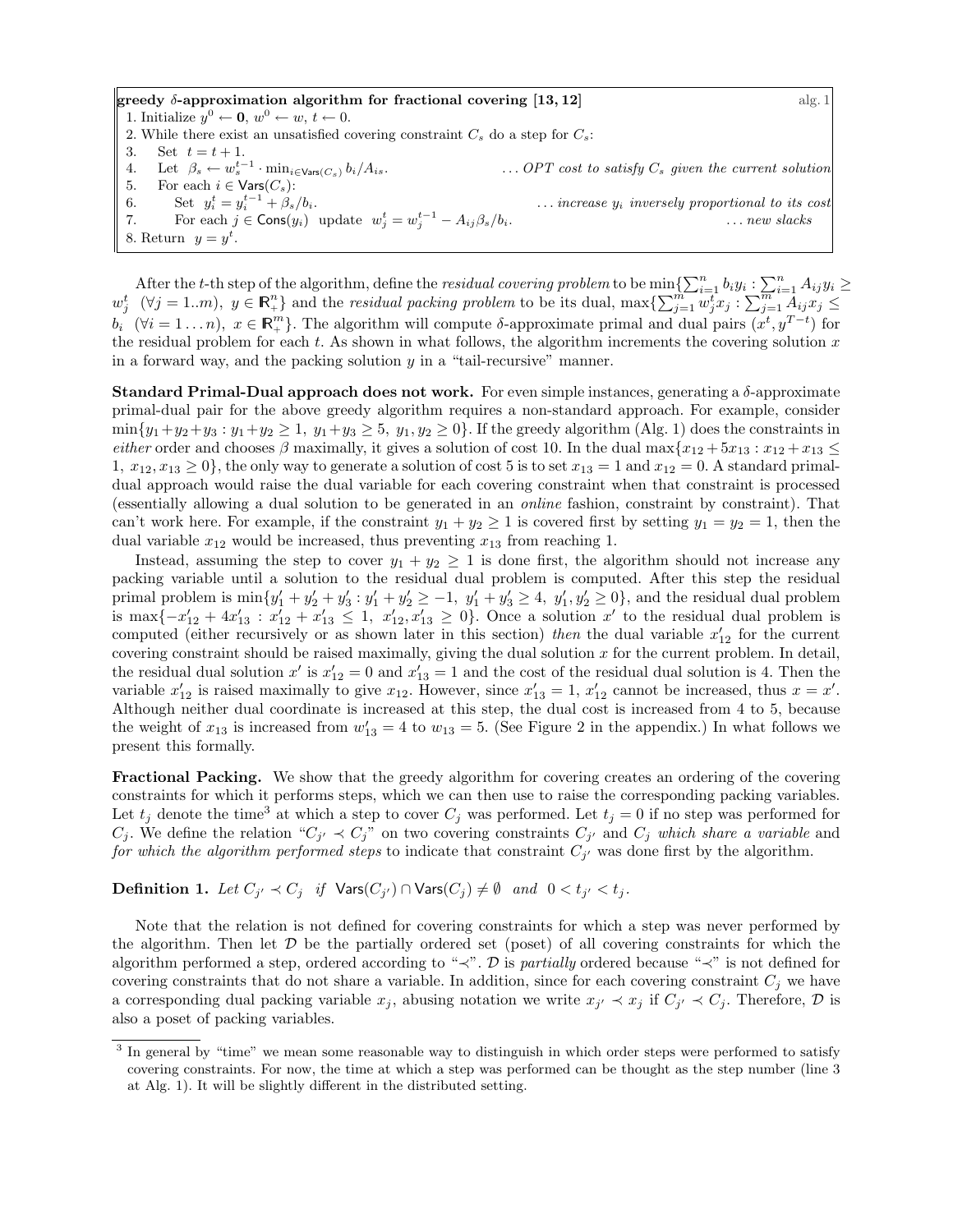**Definition 2.** A reverse order of poset D is an order  $C_{j_1}, C_{j_2}, \ldots, C_{j_k}$  (or equivalently  $x_{j_1}, x_{j_2}, \ldots, x_{j_k}$ ) such that for  $l > i$  either we have  $C_{j_l} \prec C_{j_i}$  or the relation " $\prec$ " is not defined for constraints  $C_{j_i}$  and  $C_{j_i}$ *(because they do not share a variable).*

Then the following figure (Alg. 2) shows the sequential  $\delta$ -approximation algorithm for FRACTIONAL PACKing.

| greedy $\delta$ -approximation algorithm for fractional packing                                                                                          | alg.2                                               |
|----------------------------------------------------------------------------------------------------------------------------------------------------------|-----------------------------------------------------|
| 1. Run Alg. 1, recording the poset $\mathcal{D}$ .                                                                                                       |                                                     |
| 2. Let $T$ be the number of steps performed by Alg. 1.                                                                                                   |                                                     |
| 3. Initialize $x^T \leftarrow \mathbf{0}, t \leftarrow T$ .                                                                                              | $\ldots$ note that t will be decreasing from T to 0 |
| 4. Let $\Pi$ be some reverse order of $\mathcal{D}$ .                                                                                                    | any reverse order of $D$ works, see Lemma 1         |
| 5. For each variable $x_s \in \mathcal{D}$ in the order given by $\Pi$ do:                                                                               |                                                     |
| Set $x^{t-1} = x^t$ .<br>6.                                                                                                                              |                                                     |
| 7.<br>Raise $x_s^{t-1}$ until a packing constraint that depends on $x_s^{t-1}$ is tight, that is, set $x_s^{t-1} = \max_{i \in \text{Cons}(x_i)} (b_i -$ |                                                     |
| $\sum_{j=1}^m A_{ij} x_j^{t-1}$ .                                                                                                                        |                                                     |
| $\sum_{t=1}^{t} t = t-1.$<br>8.                                                                                                                          |                                                     |
| 9. Return $x = x^0$ .                                                                                                                                    |                                                     |

The algorithm simply considers the packing variables corresponding to covering constraints that Alg. 1 did steps for, and raises each variable maximally without violating the packing constraints. The order in which the variables are considered matters: *the variables should be considered in the reverse of the order in which steps were done for the corresponding constraints, or an order which is "equivalent" (see Lemma 1)*. (This flexibility is necessary for the distributed setting.)

The solution *x* is feasible at all times since a packing variable is increased only until a packing constraint gets tight.

**Lemma 1.** *Alg. 2 returns the same solution x using* (*at line 4*) *any reverse order of*  $D$ *.* 

*Proof.* Let  $\Pi = x_{j_1}, x_{j_2}, \ldots, x_{j_k}$  and  $\Pi' = x_{j_1}, x_{j_2}, \ldots, x_{j_k}$  be two different reverse orders of  $D$ . Let  $x^{\Pi,1\ldots m}$ be the solution computed so far by Alg. 2 after raising the first  $m$  packing variables of order  $\Pi$ . We prove that  $x^{\Pi,1...k} = x^{\Pi',1...k}$ .

Assume that  $\Pi$  and  $\Pi'$  have the same order for their first *q* variables, that is  $j_i = j_i$  for all  $i \leq q$ . Then,  $x^{II,1...q} = x^{II',1...q}$ . The first variable in which the two orders disagree is the  $(q + 1)$ -th one, that is,  $j_{q+1} \neq j'_{q+1}$ . Let  $s = j_{q+1}$ . Then  $x_s$  should appear in some position *l* in  $\Pi'$  such that  $q + 1 < l \leq k$ . The value of  $x_s$  depends only on the values of variables in  $N(x_s)$  at the time when  $x_s$  is set. We prove that for each  $x_j \in N(x_s)$  we have  $x_j^{H,1...q} = x_j^{H',1...l}$ , thus  $x_s^{H,1...q} = x_s^{H',1...l}$ . Moreover since the algorithm considers each packing variable only once this implies  $x_s^{H,1...k} = x_s^{H,1...q} = x_s^{H',1...l} = x_s^{H',1...k}$ .

(a) For each  $x_j \in N(x_s)$  with  $x_s \prec x_j$ , the variable  $x_j$  should have already been set in the first *q* steps, otherwise  $\Pi$  would not be a valid reverse order of  $D$ . Moreover each packing variable can be increased only once, so once it is set it maintains the same value till the end. Thus, for each  $x_j$  such that  $x_s \prec x_e$ , we have  $x_j^{H,1...q} = x_j^{H',1...q} = x_j^{H',1...l}.$ 

(b) For each  $x_j \in N(x_s)$  with  $x_j \prec x_s$ , *j* cannot be in the interval  $[j'_{q+1},...,j'_{l-1}]$  of  $\Pi'$ , otherwise  $\Pi'$ would not be a valid reverse order of *D*. Thus, for each  $x_j$  such that  $x_j \prec x_s$ , we have  $x_j^{H,1...q} = x_j^{H',1...q} =$  $x_j^{\Pi',1...l} = 0.$ 

So in any case, for each  $x_j \in N(x_s)$ , we have  $x_j^{H,1...q} = x_j^{H',1...l}$  and thus  $x_s^{H,1...q} = x_s^{H',1...l}$ . The lemma follows by induction on the number of edges.  $\Box$ 

The following lemma and weak duality prove that the solution  $x$  returned by Alg. 2 is  $\delta$ -approximate.

**Lemma 2.** For the solutions y and x returned by Alg. 1 and Alg. 2 respectively,  $\sum_{j=1}^{m} w_j x_j \geq 1/\delta \sum_{i=1}^{n} b_i y_i$ .

*Proof.* Lemma 1 shows that any reverse order of *D* produces the same solution, so w.l.o.g. here we assume that the reverse order  $\Pi$  used by Alg. 2 is the reverse of the order in which steps to satisfy covering constraints were performed by Alg. 1.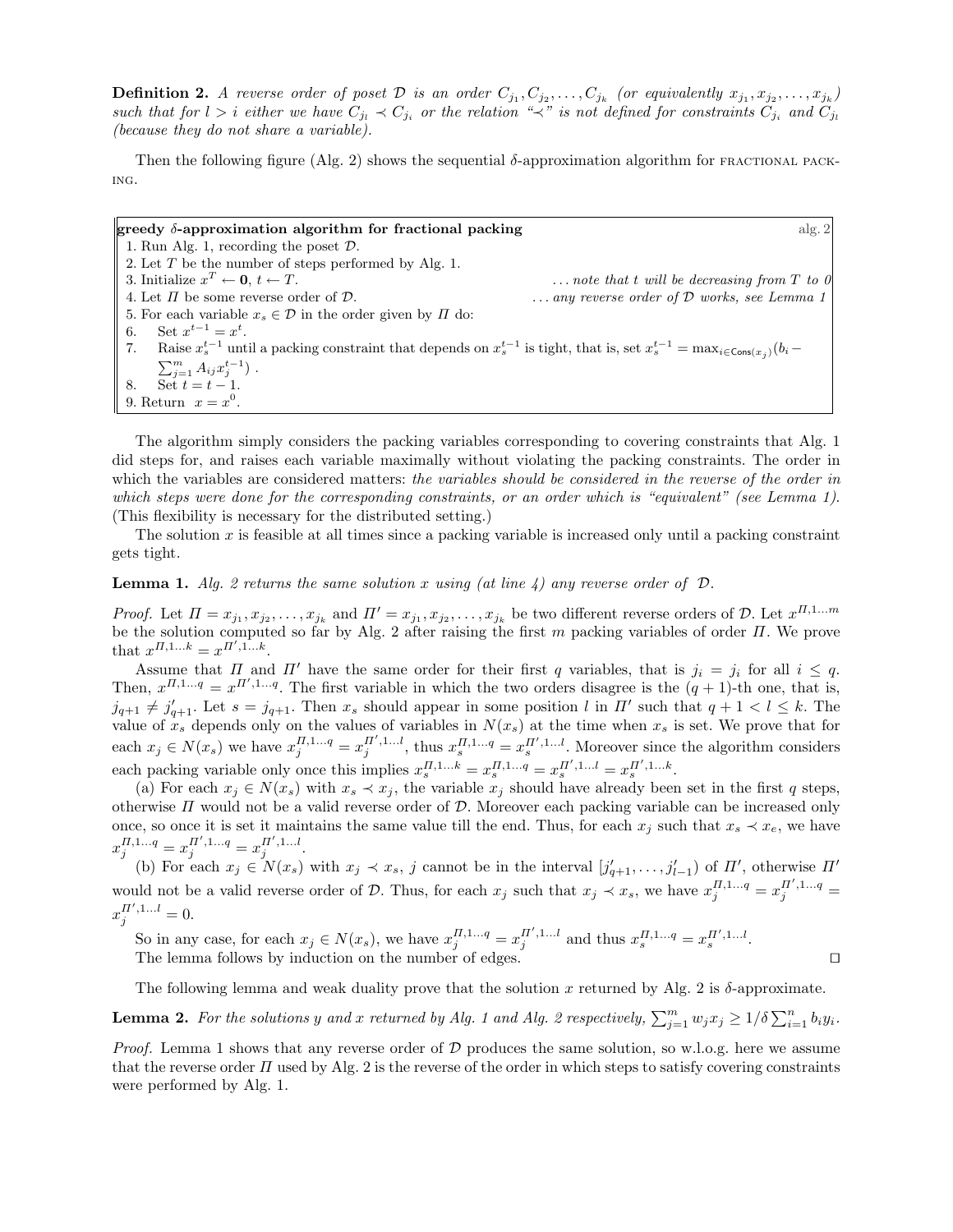When Alg. 1 does a step to satisfy the covering constraint  $C_s$  (by increasing  $y_i$  by  $\beta_s/b_i$  for all  $i \in$  $\text{Vars}(C_s)$ , the cost of the covering solution  $\sum_i b_i y_i$  increases by at most  $\delta\beta_s$ , since  $C_s$  depends on at most  $\delta$ variables ( $|{\sf Vars}(C_s)| \le \delta$ ). Thus the final cost of the cover *y* is at most  $\sum_{s \in \mathcal{D}} \delta \beta_s$ .

Define  $\Psi^t = \sum_j w_j^t x_j^t$  to be the cost of the packing  $x^t$ . Recall that  $x^t = \mathbf{0}$  so  $\Psi^T = 0$ , and that the final packing solution is given by vector  $x^0$ , so the the cost of the final packing solution is  $\Psi^0$ . To prove the theorem we have to show that  $\Psi^0 \ge \sum_{s \in \mathcal{D}} \beta_s$ . We have that  $\Psi^0 = \Psi^0 - \Psi^T = \sum_{t=1}^T \Psi^{t-1} - \Psi^t$  so it is enough to show that  $\Psi^{t-1} - \Psi^t \geq \beta_s$  where  $C_s$  is the covering constraint done at the *t*-th step of Alg. 1.

Then,  $\Psi^{t-1} - \Psi^t$  is

$$
\sum_{j} w_j^{t-1} x_j^{t-1} - w_j^t x_j^t \tag{1}
$$

$$
=w_s^{t-1} x_s^{t-1} + \sum_{j \neq s} (w_j^{t-1} - w_j^t) x_j^{t-1}
$$
\n
$$
\tag{2}
$$

$$
= w_s^{t-1} x_s^{t-1} + \sum_{i \in \text{Cons}(x_s)} \sum_{j \in \{\text{Vars}(P_j) - s\}} A_{ij} \frac{\beta_s}{b_i} x_j^{t-1}
$$
(3)

$$
= \beta_s x_s^{t-1} \max_{i \in \text{Cons}(x_s)} \frac{A_{is}}{b_i} + \sum_{i \in \text{Cons}(x_s)} \sum_{j \in \{\text{Vars}(P_j) - s\}} A_{ij} \frac{\beta_s}{b_i} x_j^{t-1}
$$
(4)

$$
\geq \beta_s \frac{1}{b_i} \sum_{j=1}^m A_{ij} x_j^{t-1}
$$
 (for *i* s.t. constraint  $P_i$  becomes tight after raising  $x_s$ ) (5)

$$
=\beta_s\tag{6}
$$

In equation (2) we use the fact that  $x_s^t = 0$  and  $x_{j}^{t-1} = x_j^t$  for all  $j \neq s$ . For equation (3), we use the fact that the residual weights of packing variables in  $N(x_s)$  are increased. If  $x_j > 0$  for  $j \neq s$ , then  $x_j$  was increased before  $x_s$   $(x_s \prec x_j)$  so at the current step  $w_j^{t-1} > w_j^t > 0$ , and  $w_j^{t-1} - w_j^t = \sum_{i \in \text{Cons}(x_s)} A_{ij} \frac{\beta_s}{b_i}$ . For equation (4), by the definition of  $\beta_s$  we have  $w_s^{t-1} = \beta_s \max_{i \in \text{Cons}(x_s)} \frac{A_{is}}{b_i}$ . In inequality (5) we keep only the terms that appear in the constraint  $P_i$  that gets tight by raising  $x_s$ . The last equality holds because  $P_i$  is tight, that is,  $\sum_{j=1}^{m} A_{ij} x_j = b_i$ .

The following lemma shows that Alg. 2 returns integral solutions if the coefficients  $A_{ij}$  are  $0/1$  and the  $b_i$ 's are integers, thus giving a  $\delta$ -approximation algorithm for MAXIMUM WEIGHTED b-MATCHING.

**Lemma 3.** If  $A \in \{0,1\}^{n \times m}$  and  $b \in \mathbb{Z}_{+}^{n}$  then the returned packing solution *x* is integral, that is,  $x \in \mathbb{Z}_{+}^{m}$ .

*Proof.* Since all non-zero coefficients are 1, the packing constraints are of the form  $\sum_{j \in \text{Vars}(P_i)} x_j \le b_i$  ( $\forall i$ ). We prove by induction that  $x \in \mathbb{Z}_{+}^{m}$ . The base case is trivial since the algorithm starts with a zero solution. Assume that at some point we have  $x^t \in \mathbb{Z}_+^m$ . Let  $x_s \in \mathcal{D}$ , be the next packing variable to be raised by the algorithm. We show that  $x_s^{t-1} \in \mathbb{Z}_+$  and thus the resulting solution remains integral. The algorithm sets  $x_s^{t-1} = \min_{i \in \text{Cons}(x_s)} \{b_i - \sum_{j=1}^m x_j^{t-1}\} = \min_{i \in \text{Cons}(x_s)} \{b_i - \sum_{j=1}^m x_j^t\} \ge 0.$  By the induction hypothesis, each  $x_j^t \in \mathbb{Z}_+$ , and since  $b \in \mathbb{Z}_+^n$ , then  $x_s^{t-1}$  is also a non-negative integer.

## 3 Distributed Fractional Packing with  $\delta = 2$

#### 3.1 Distributed model for  $\delta = 2$

We assume the network in which the distributed computation takes place has vertices for covering variables (packing constraints) and edges for covering constraints (packing variables). So, the network has a node *u<sub>i</sub>* for every covering variable  $y_i$ . An edge  $e_j$  connects vertices  $u_i$  and  $u_{i'}$  if  $y_i$  and  $y_{i'}$  belong to the same covering constraint  $C_j$ , that is, there exists a constraint  $A_{ij}y_i + A_{i'j}y_{i'} \geq w_j$  ( $\delta = 2$  so there can be at most 2 variables in each covering constraint). We assume the standard synchronous communication model, where in each round, nodes can exchange messages with neighbors, and perform some local computation [21]. We also assume no restriction on message size and local computation. (Note that a synchronous model algorithm can be transformed into an asynchronous algorithm with the same time complexity [21].)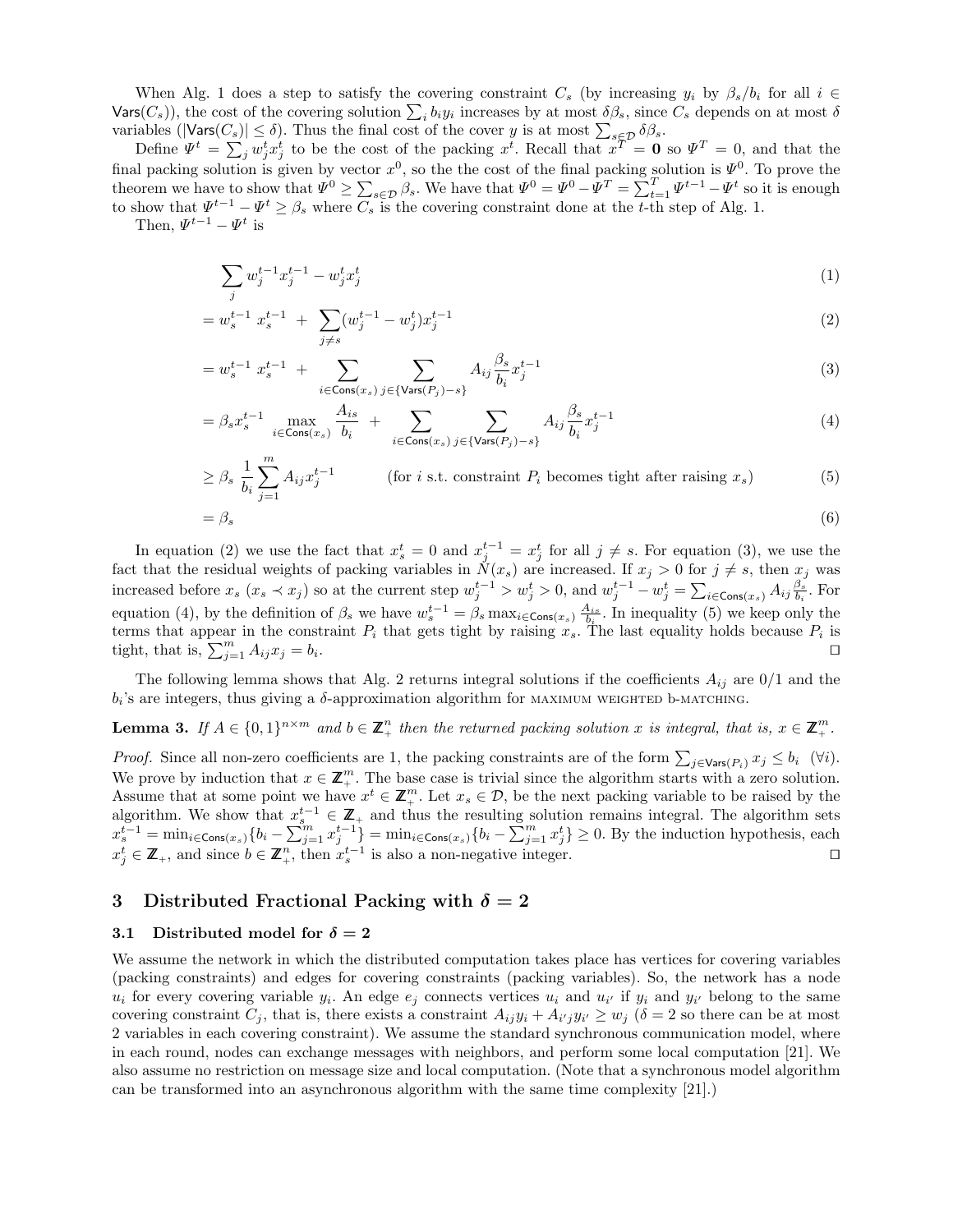#### 3.2 Distributed algorithm for  $\delta = 2$

Koufogiannakis and Young show a distributed implementation of Alg. 1, for (fractional) covering with  $\delta = 2$ that runs in  $O(\log n)$  rounds in expectation and with high probability [12]. In this section we augment their algorithm to distributively compute 2-approximate solutions to the dual fractional packing problem without increasing the time complexity. The high level idea is similar to that in the previous section: run the distributed algorithm for covering to get a partial order of the covering constraints for which steps were performed, then consider the corresponding dual packing variables in "some reverse" order raising them maximally. The challenge here is that the distributed algorithm for covering can perform steps for many covering constraints in parallel. Moreover, each covering constraint, has just a local view of the ordering, that is, it only knows its relative order among the covering constraints with which it shares variables.

Distributed Fractional Covering with  $\delta = 2$ . Here is a short description of the distributed 2-approximation algorithm for fractional covering (Alg. 5 in appendix from [12]). In each round, the algorithm does steps on a large subset of remaining edges (covering constraints), as follows. Each vertex (covering variable) randomly chooses to be a *leaf* or a *root*. A not-yet-satisfied edge  $e_j = (u_i, u_r)$  between a leaf  $u_i$  and a root  $u_r$  with  $b_i/A_{ij} \leq b_r/A_{rj}$  is *active* for the round. Each leaf  $u_i$  chooses a random *star* edge  $(u_i, u_r)$  from its active edges. These star edges form stars rooted at roots. Each root  $u_r$  then performs steps (of Alg. 1) on its star edges (in any order) until they are all satisfied.

Note that in a round the algorithm performs steps in parallel for edges not belonging to the same star. For edges belonging to the same star, their root performs steps for some of them one by one. There are edges for which the algorithm never performs steps because they are covered by steps done for adjacent edges.

In the distributed setting we define the time at which a step to satisfy  $C_j$  is done as a pair  $(t_j^R, t_j^S)$ , where  $t_j^R$  denotes the round in which the step was performed and  $t_j^S$  denotes that within the star this step is the  $t_j^S$ -th one. Let  $t_j^R = 0$  if no step was performed for *C<sub>j</sub>*. Overloading Definition 1, we redefine " $\prec$ " as follows.

**Definition 3.** Let  $C_{j'} \prec C_j$  (or equivalently  $x_{j'} \prec x_j$ ) if  $\text{Vars}(C_{j'}) \cap \text{Vars}(C_j) \neq \emptyset$  (j' and j are adjacent edges in the distributed network) and  $(0 < t_{j'}^R < t_j^R)$  or  $|t_{j'}^R = t_j^R$  and  $t_{j'}^S < t_j^S$ .

The pair  $(t_j^R, t_j^S)$  is enough to distinguish which of two adjacent edges had a step to satisfy its covering constraint performed first. Adjacent edges can have their covering constraints done in the same round only if they belong to the same star (they have a common root), thus they differ in  $t_j^S$ . Otherwise they are done in different rounds, so they differ in  $t_j^R$ . Thus the pair  $(t_j^R, t_j^S)$  and relation " $\prec$ " define a partially ordered set  $D$  of all edges done by the distributed algorithm for covering.

**Lemma 4.** *([12]) Alg. 5 (for* FRACTIONAL COVERING *with*  $\delta = 2$ ) *finishes in*  $T = O(\log m)$  *rounds in expec* $t$  *tation and with high probability. Simultaneously, Alg. 5 sets*  $(t_j^R, t_j^S)$  *for each edge*  $e_j$  *for which it performs a step*  $(0 < t_j^R \leq T)$ , thus defining a poset of edges  $D$ , ordered by " $\prec$ ".

Distributed Fractional Packing with  $\delta = 2$ . Alg. 3 implements Alg. 2 in a distributed fashion. First, it runs Alg. 1 using the distributed implementation by [12] (Alg. 5) and recording *D*. Meanwhile, as it discovers the partial order  $D$ , it begins the second phase of Alg. 2, raising each packing variable as soon as it can. Specifically it waits to set a given  $x_j \in \mathcal{D}$  until after it knows that (a)  $x_j$  is in  $\mathcal{D}$ , (b) for each  $x_{j'} \in N(x_j)$ whether  $x_j \prec x_{j'}$ , and (c) each such  $x_{j'}$  is set. In other words, (a) a step has been done for the covering constraint  $C_j$ , (b) each adjacent covering constraint  $C_{j'}$  is satisfied and (c) for each adjacent  $C_{j'}$  for which a step was done after  $C_j$ , the variable  $x_{j'}$  has been set. Subject to these constraints it sets  $x_j$  as soon as possible. Note that some nodes will be executing the second phase of the algorithm (packing) while some other nodes are still executing the first phase (covering). This is necessary because a given node cannot know when distant nodes are done with the first phase.

All  $x_j$ 's will be determined in 2T rounds by the following argument. After round T,  $D$  is determined. Then by a straightforward induction on *t*, within  $T + t$  rounds, every constraint  $C_j$  for which a step was done at round  $T - t$  of the first phase, will have its variable  $x_j$  set.

Theorem 1. *For* fractional packing *where each variable appears in at most two constraints there is a distributed 2-approximation algorithm running in O*(log *m*) *rounds in expectation and with high probability, where m is the number of packing variables.*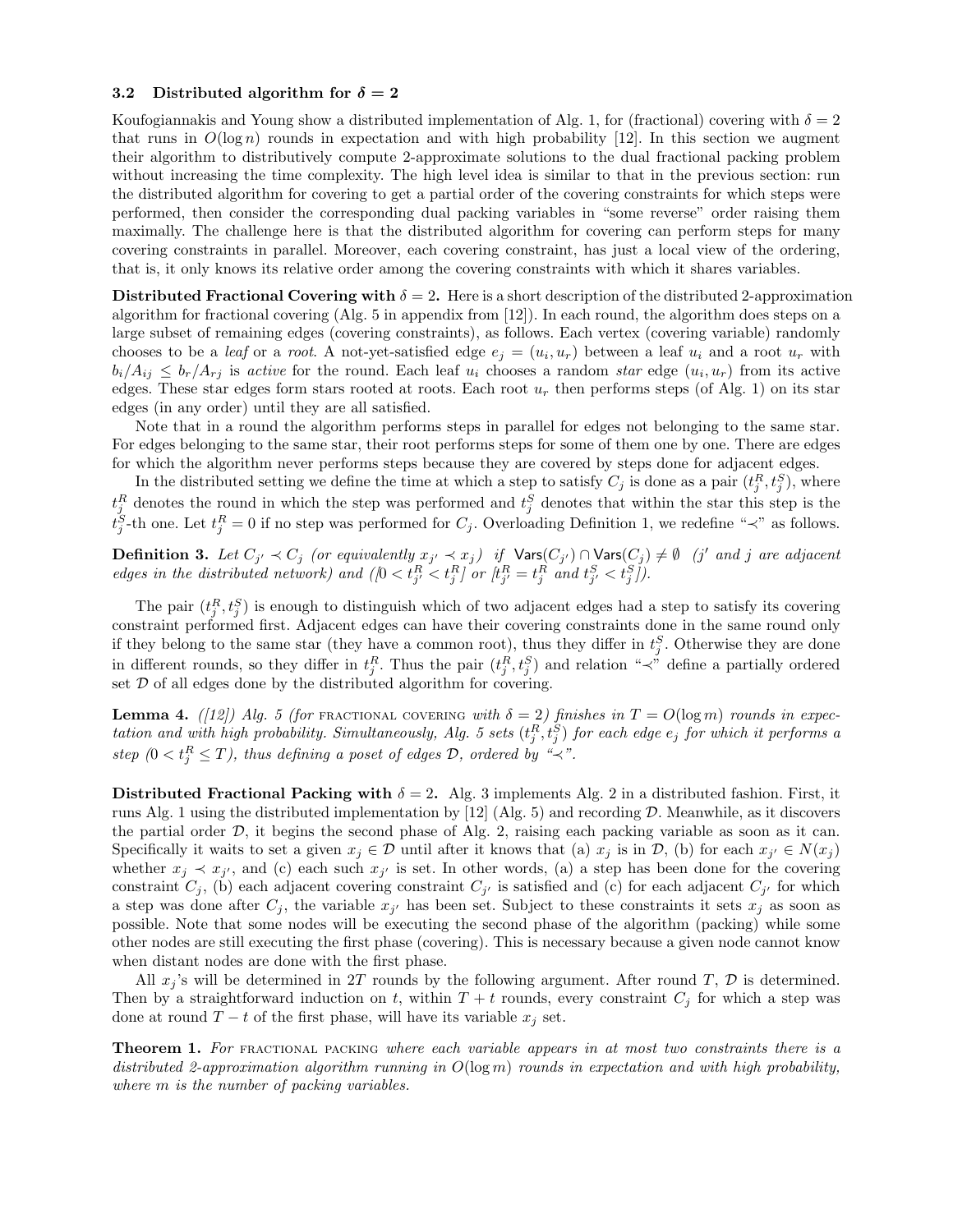Distributed 2-approximation Fractional Packing with  $\delta = 2$  alg. 3 input: Graph  $G = (V, E)$  representing a fractional packing problem instance with  $\delta = 2$ . output: Feasible *x*, 2-approximately minimizing  $w \cdot x$ . 1. Each edge  $e_j \in E$  initializes  $x_j \leftarrow 0$ .<br>2. Each edge  $e_j \in E$  initializes  $done_j \leftarrow false$ .  $\ldots$  *this indicates if*  $x_j$  *has been set to its final value* 3. Until each edge  $e_j$  has set its variable  $x_j$  (*done*<sub>j</sub> == true), perform a round: 4. Perform a round of Alg. 5.  $\ldots$  *covering with*  $\delta = 2$  *augmented to compute*  $(t_j^R, t_j^S)$ 5. For each node  $u_r$  that was a root (in Alg. 5) at any previous round, consider locally at  $u_r$  all stars  $S_r^t$ that were rooted by  $u_r$  at any previous round *t*. For each star  $S_r^t$  perform **IncreaseStar**( $S_r^t$ ).  $IncreaseStar(str & F_r):$ 6. For each edge  $e_j \in S_r^t$  in decreasing order of  $t_j^S$ : If IncreasePackingVar $(e_i)$  == UNDONE then BREAK (stop the for loop).  $I$ ncreasePackingVar $(\text{edge } e_j = (u_i, u_r))$ : 8. If *e<sup>j</sup>* or any of its adjacent edges has a non-yet-satisfied covering constraint return UNDONE. 9. If  $t_j^R == 0$  then: 10. Set  $x_j = 0$  and  $done_j = true$ . 11. Return DONE. 12. If  $done_{i'} ==$  false for any edge  $e_{i'}$  such that  $x_i \prec x_{i'}$  then return UNDONE. 13. Set  $x_j = \min \{(b_i - \sum_{j'} A_{ij'} x_{j'}) / A_{ij}, (b_r - \sum_{j'} A_{rj'} x_{j'}) / A_{rj}\}\$ and  $done_j = true$ . 14. Return DONE.

*Proof.* By Lemma 4, Alg. 5 computes a covering solution *y* in  $T = O(\log m)$  rounds in expectation and with high probability. At the same time, the algorithm sets  $(t_j^R, t_j^S)$  for each edge  $e_j$  for which it performs a step to cover  $C_j$ , and thus defining a poset  $\mathcal D$  of edges. In the distributed setting the algorithm does not define a linear order because there can be edges with the same  $(t_j^R, t_j^S)$ , that is, edges that are covered by steps done in parallel. However, since these edges must be non-adjacent, we can still think that the algorithm gives a linear order (as in the sequential setting), where ties between edges with the same  $(t_j^R, t_j^S)$  are broken arbitrarily (without changing *D*). Similarly, we can analyze Alg. 3 as if it considers the packing variables in a reverse order of *D*. Then, by Lemma 1 and Lemma 2 the returned solution *x* is 2-approximate.

We prove that the *x* can be computed in at most *T* extra rounds after the initial *T* rounds to compute *y*. First note that within a star, even though its edges are ordered according to  $t_j^S$  they can all set their packing variables in a single round if none of them waits for some adjacent edge packing variable that belongs to a different star. So in the rest of the proof we only consider the case were edges are waiting for adjacent edges that belong to different stars. Note that  $1 \le t_j^R \le T$  for each  $x_j \in \mathcal{D}$ . Then, at round *T*, each  $x_j$  with  $t_j^R = T$  can be set in this round because it does not have to wait for any other packing variable to be set. At the next round, round  $T + 1$ , each  $x_j$  with  $t_j^R = T - 1$  can be set; they are dependent only on variables  $x_{j'}$  with  $t_{j'}^R = T$  which have been already set. In general, packing variables with  $t_j^R = t$  can be set once all adjacent  $x_j$ <sup>*t*</sup> with  $t_j^R \ge t + 1$  have been set. Thus by induction on  $t = 0, 1, \ldots$  a constraint  $C_j$  for which a step was done at round  $T - t$  may have to wait until at most round  $T + t$  until its packing variable  $x_j$  is set. Therefore, the total number of rounds until solution *x* is computed is  $2T = O(\log m)$  in expectation and with high probability.  $\Box$ 

The following theorem is a direct result of Lemma 3 and Thm 1 and the fact that for this problem  $m = O(n^2)$ .

Theorem 2. *For* maximum weighted *b-*matching *on graphs there is a distributed* 2*-approximation algorithm running in O*(log *n*) *rounds in expectation and with high probability.*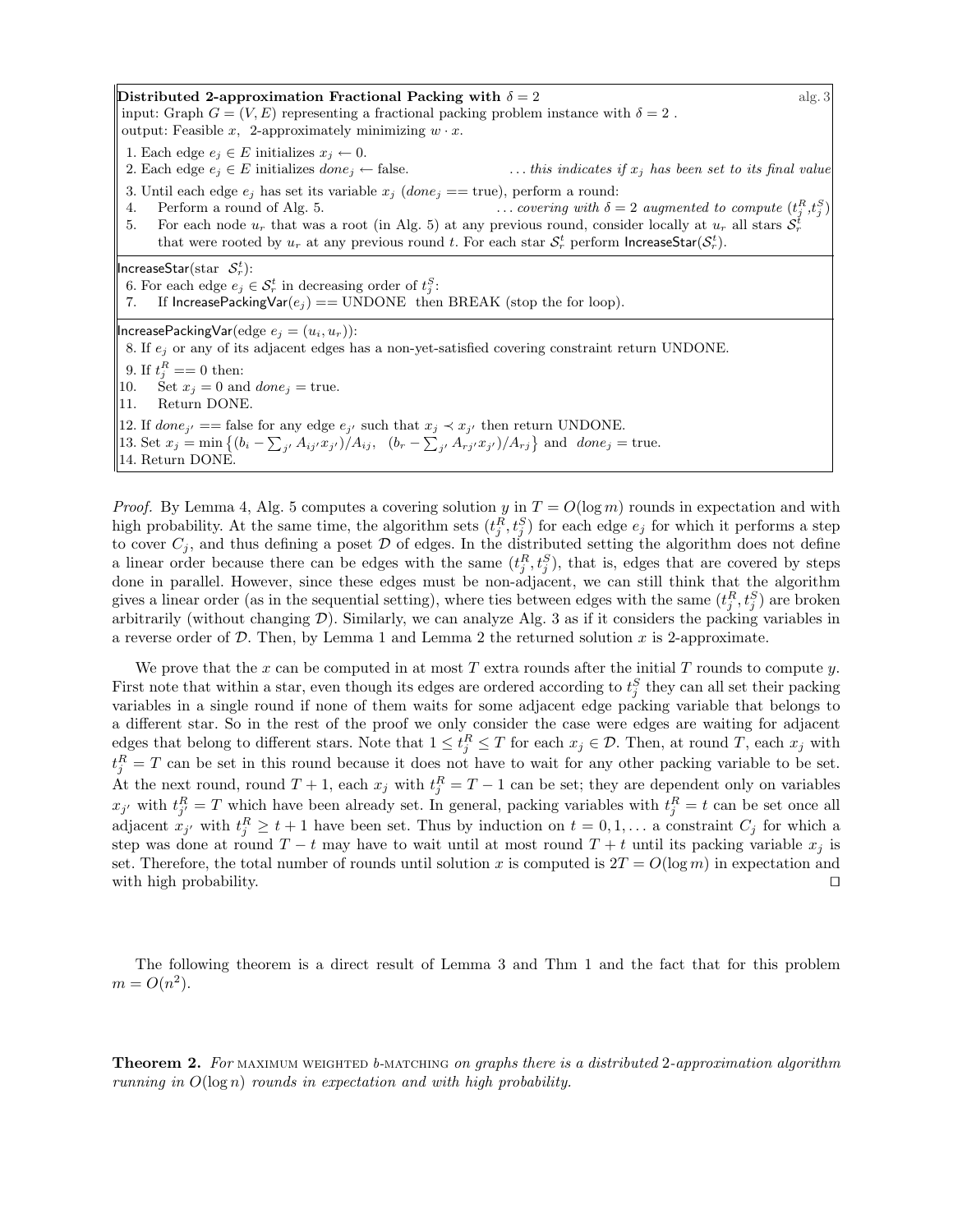## 4 Distributed Fractional Packing with general  $\delta$

#### 4.1 Distributed model for general  $\delta$

Here we assume that the distributed network has a node  $v_j$  for each covering constraint  $C_j$  (packing variable  $(x_j)$ , with edges from  $v_j$  to each node  $v_{j'}$  if  $C_j$  and  $C_{j'}$  share a covering variable  $y_i^4$ . The total number of nodes in the network is *m*. Note that in this model the role of nodes and edges is reversed as compared to the model used in Section 3. We assume the standard synchronous model with unbounded message size.

#### 4.2 Distributed algorithm

Koufogiannakis and Young [12] show a distributed  $\delta$ -approximation algorithm for (fractional) covering problems with at most  $\delta$  variables per covering constraint that runs in  $O(\log^2 m)$  rounds in expectation and with high probability. Similar to the  $\delta = 2$  case, here we use this algorithm to get a poset of packing variables which we then consider in a reverse order, raising them maximally.

Distributed covering with general  $\delta$ . Here is a brief description of the distributed  $\delta$ -approximation algorithm for (fractional) covering from [12]. To start each phase, the algorithm finds large independent subsets of covering constraints by running one phase of Linial and Saks' (LS) decomposition algorithm, with any *k* such that  $k \in \Theta(\ln m)^5$  [16]. The LS algorithm, for a given *k*, takes  $O(k)$  rounds and produces a random subset  $\mathcal{R} \subseteq \{v_i | j = 1 \dots m\}$  of the covering constraints, and for each covering constraint  $v_j \in \mathcal{R}$  a "leader"  $\ell(v_i) \in \mathcal{R}$ , with the following properties:

- $-$  Each  $v_j \in \mathcal{R}$  is within distance *k* of its leader:  $(\forall v_j \in \mathcal{R}) d(v_j, v_{\ell(j)}) \leq k$ .
- Components do not share covering variables (edges do not cross components):  $(\forall v_j, v_{j'} \in \mathcal{R})$   $v_{\ell(j)} \neq$  $v_{\ell(i')} \Rightarrow \text{Vars}(v_i) \cap \text{Vars}(v_{i'}) = \emptyset.$
- Each covering constraint node has a chance to be in  $\mathcal{R}$ :  $(\forall j = 1 ... m)$   $\Pr[v_i \in \mathcal{R}] \geq 1/cm^{1/k}$  for some  $c > 1$ .

Next, each node  $v_j \in \mathcal{R}$  sends its information (the constraint and its variables' values) to its leader  $v_{\ell(j)}$ . This takes  $O(k)$  rounds because  $v_{\ell(j)}$  is at distance  $O(k)$  from  $v_j$ . Each leader then constructs (locally) the subproblem induced by the covering constraints that contacted it and the variables of those constraints, with their current values. Using this local copy, the leader does steps until all covering constraints that contacted it are satisfied. (Distinct leaders' subproblems don't share covering variables, so they can proceed simultaneously.) To end the phase, each leader  $u_\ell$  returns the updated variable information to the constraints that contacted  $v_{\ell}$ . Each covering constraint node in  $\mathcal{R}$  is satisfied in the phase.

To extend the algorithm to compute a solution to the dual packing problem the idea is similar to the  $\delta = 2$  case, substituting the role of stars by components and the role of roots by leaders. With each step done to satisfy the covering constraints  $C_j$ , the algorithm records  $(t_j^R, t_j^S)$ , where  $t_j^R$  is the round and  $t_j^S$ is the within-the-component iteration in which the step was performed. This defines a poset  $D$  of covering constraints for which it performs steps.

**Lemma 5.** *([12])* The distributed  $\delta$ -approximation algorithm for FRACTIONAL COVERING finishes in T =  $O(\log^2 m)$  *rounds in expectation and with high probability, where m is the number of covering constraints (packing variables). Simultaneously, it sets*  $(t_j^R, t_j^S)$  *for each covering constraint*  $C_j$  *for which it performs a*  $f(t) \leq f_t^R \leq T$ , thus defining a poset of covering constraints (packing variables)  $D$ , ordered by " $\prec$ ".

Distributed packing with general  $\delta$ . (sketch) The algorithm (Alg. 4) is very similar to the case  $\delta = 2$ . First it runs the distributed algorithm for covering, recording  $(t_j^R, t_j^S)$  for each covering constraint  $C_j$  for which it performs a step. Meanwhile, as it discovers the partial order  $D$ , it begins computing the packing solution, raising each packing variable as soon as it can. Specifically it waits to set a given  $x_j \in \mathcal{D}$  until after it knows that (a)  $x_j$  is in *D*, (b) for each  $x_{j'} \in N(x_j)$  whether  $x_j \prec x_{j'}$ , and (c) each such  $x_{j'}$  is set. In other words, (a) a step has been done for the covering constraint  $C_j$ , (b) each adjacent covering constraint

<sup>&</sup>lt;sup>4</sup> The computation can easily be simulated on a network with nodes for covering variables or nodes for covering variables and covering constraints.

<sup>&</sup>lt;sup>5</sup> If nodes don't know a  $k \in \Theta(\ln m)$ , a doubling technique can be used as a work-around [12].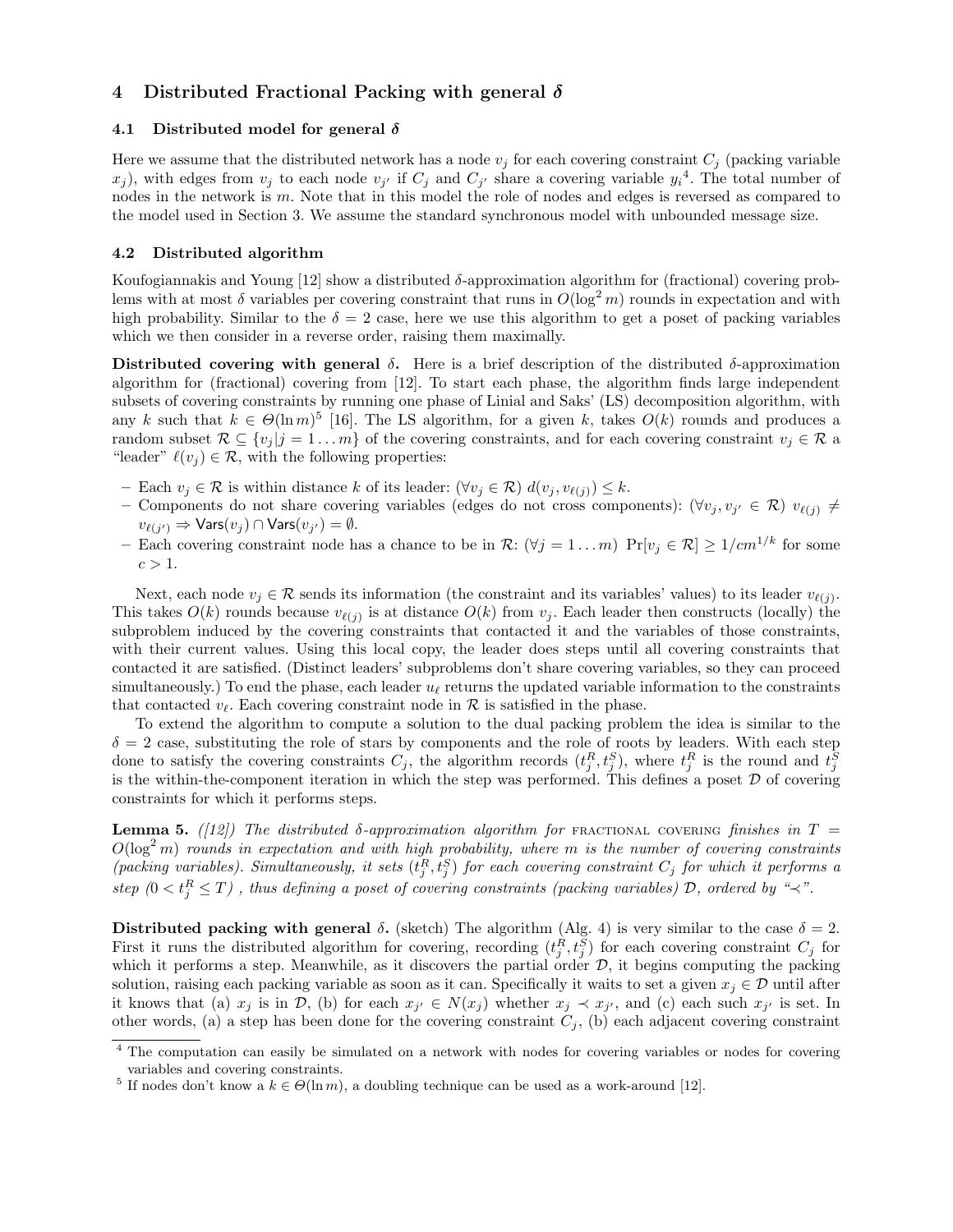Distributed  $\delta$ -approximation Fractional Packing with general  $\delta$  alg.  $\delta$ input: Graph  $G = (V, E)$  representing a fractional packing problem instance. output: Feasible *x*,  $\delta$ -approximately minimizing  $w \cdot x$ . 1. Initialize  $x \leftarrow 0$ .<br>2. For each  $j = 1 \dots m$  initialize *done*<sub>j</sub>  $\leftarrow$  false.  $\ldots$  *this indicates if*  $x_j$  *has been set to its final value* 3. Until each  $x_j$  has been set (*done*<sup> $j$ </sup> == true) do: 4. Perform a phase of the  $\delta$ -approximation algorithm for covering by [12], recording  $(t_j^R, t_j^S)$ . 5. For each node  $v_K$  that was a leader at any previous phase, consider locally at  $v_K$  all components that chose  $v_K$  as a leader at any previous phase. For each such component  $\mathcal{K}_r$  perform IncreaseComponent $(\mathcal{K}_r)$ .  $IncreaseComponent (component \tK_r):$ 6. For each  $j \in \mathcal{K}_r$  in decreasing order of  $t_j^S$ : 7. If IncreasePackingVar( $j$ ) == UNDONE then BREAK (stop the for loop). IncreasePackingVar(*j*): 8. If  $C_i$  or any  $C_{i'}$  that shares covering variables with  $C_i$  is not yet satisfied return UNDONE. 9. If  $t_j^R == 0$  then: 10. Set  $x_j = 0$  and  $done_j = true$ . 11. Return DONE. 12. If  $done_{j'} ==$  false for any  $x_{j'}$  such that  $x_j \prec x_{j'}$  then return UNDONE. 13. Set  $x_j = \min_{i \in \text{Cons}(x_j)} ((b_i - \sum_{j'} A_{ij'} x_{j'}) / A_{ij}))$  and  $done_j = true$ . 14. Return DONE.

 $C_{j'}$  is satisfied and (c) for each adjacent  $C_{j'}$  for which a step was done after  $C_j$ , the variable  $x_{j'}$  has been set. Subject to these constraints it sets  $x_j$  as soon as possible.

To do so, the algorithm considers all components that have been done by leaders in previous rounds. For each component, the leader considers the component's packing variables  $x_j$  in order of decreasing  $t_j^S$ . When considering  $x_j$  it checks if each  $x_{j'}$  with  $x_j \prec x_{j'}$  is set, and if yes, then  $x_j$  can be set and the algorithm continues with the next component's packing variable (in order of decreasing  $t_j^S$ ). Otherwise the algorithm cannot yet decide about the remaining component's packing variables.

**Theorem 3.** For FRACTIONAL PACKING where each variable appears in at most  $\delta$  constraints there is a dis*tributed*  $\delta$ -approximation algorithm running in  $O(\log^2 m)$  rounds in expectation and with high probability, *where m is the number of packing variables.*

The proof is omitted because it is similar to the proof of Thm 1; the  $\delta$ -approximation ratio is given by Lemma 1 and Lemma 2, and the running time uses  $T = O(\log^2 m)$  by Lemma 5.

The following theorem is a direct result of Lemma 3 and Thm 3.

**Theorem 4.** For maximum weighted *b*-matching on hypergraphs, there is a distributed  $\delta$ -approximation algorithm running in  $O(\log^2 m)$  rounds in expectation and with high probability, where  $\delta$  is the maximum *hyperedge degree and m is the number of hyperedges.*

## 5 Conclusions

We show a new non-standard primal-dual method, which extends the (local-ratio related) algorithms for fractional covering by [13, 12] to compute approximate solutions to the dual fractional packing problem without increasing the time complexity (even in the distributed setting).

Using this new technique, we show a distributed 2-approximation algorithm for fractional packing where each packing variable appears in at most 2 constraints and a distributed 2-approximation algorithm for MAXIMUM WEIGHTED b-MATCHING on graphs, both running in a logarithmic number of rounds. We also present a distributed  $\delta$ -approximation algorithm for FRACTIONAL PACKING where each variable appears in at most  $\delta$  constraints and a distributed  $\delta$ -approximation algorithm for MAXIMUM weighted b-MATCHING on hypergraphs, both running in  $O(\log^2 m)$  rounds, where m is the number of packing variables and hyperedges respectively.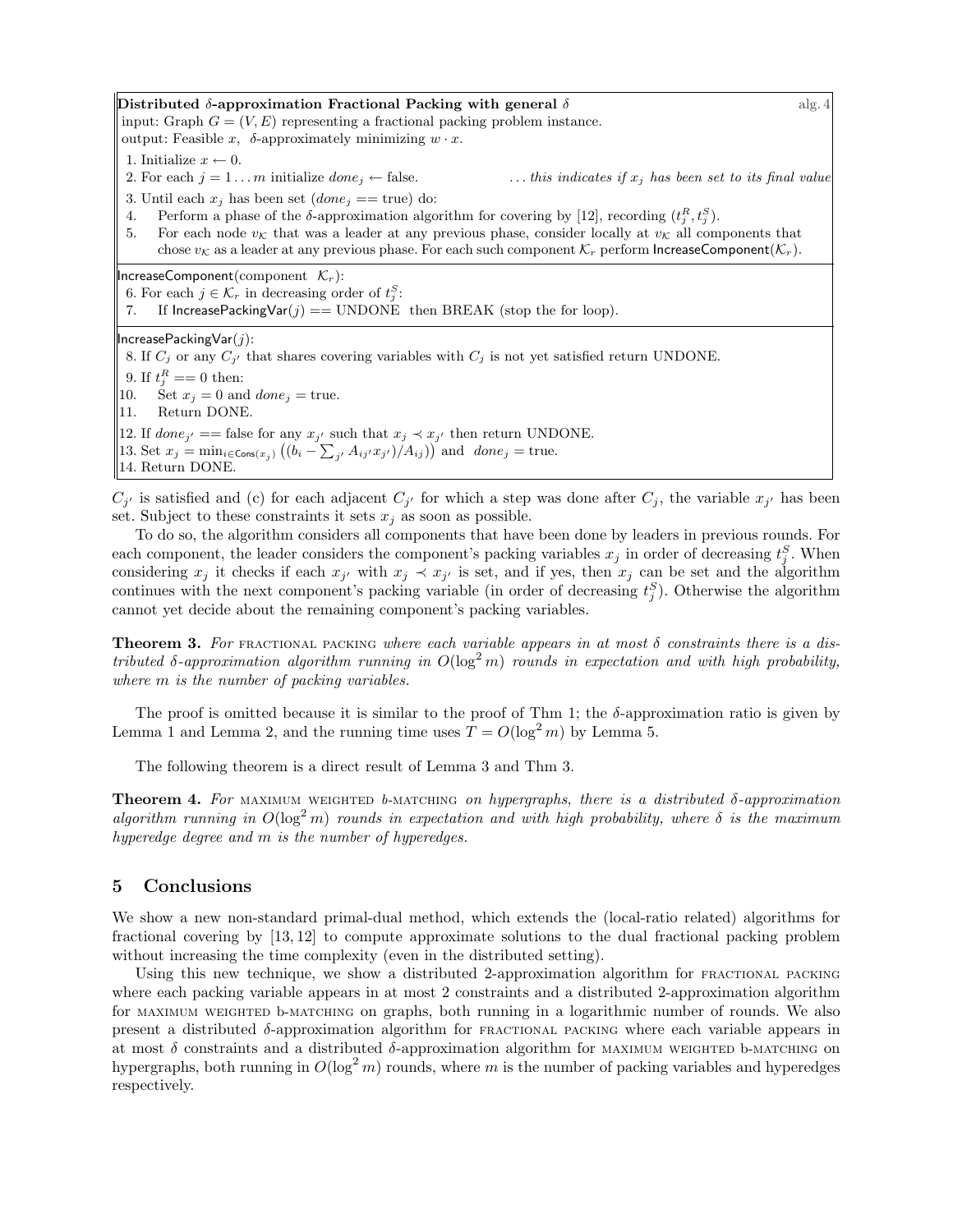## References

- 1. R. Bar-Yehuda. One for the price of two: A unified approach for approximating covering problems. *Algorithmica*, 27(2):131–144, 2000.
- 2. R. Bar-Yehuda, K. Bendel, A. Freund, and D. Rawitz. Local ratio: a unified framework for approximation algorithms. *ACM Computing Surveys*, 36(4):422–463, 2004.
- 3. R. Bar-Yehuda and D. Rawitz. On the equivalence between the primal-dual schema and the local-ratio technique. *SIAM Journal on Discrete Mathematics*, 19(3):762–797, 2005.
- 4. A. Czygrinow, M. Hańćkowiak, and E. Szymańska. A fast distributed algorithm for approximating the maximum matching. *In the twelfth European Symosium on Algorithms*, pages 252–263, 2004.
- 5. J. Edmonds. Paths, trees, and flowers. *Canadian Journal of Mathematics*, 17:449–467, 1965.
- 6. J. Edmonds and E. L. Johnson. Matching: A well-solved class of integer linear programs. *Combinatorial Structures and Their Applications*, pages 89–92, 1970.
- 7. J.H. Hoepman. Simple distributed weighted matchings. *Arxiv preprint cs.DC/0410047*, 2004.
- 8. S. Hougardy and D.E. Vinkemeier. Approximating weighted matchings in parallel. *Information Processing Letters*, 99(3):119–123, 2006.
- 9. A. Israeli and A. Itai. A fast and simple randomized parallel algorithm for maximal matching. *Information Processing Letters*, 22:77–80, 1986.
- 10. R. M. Karp. Reducibility among combinatorial problems. *Complexity of Computer Computations*, R. E. Miller and J. W. Thatcher, Eds., The IBM Research Symposia Series, New York, NY: Plenum Press:85–103, 1972.
- 11. C. Koufogiannakis and N.E. Young. Beating simplex for fractional packing and covering linear programs. *In the forty-eighth IEEE symposium on Foundations of Computer Science*, pages 494–504, 2007.
- 12. C. Koufogiannakis and N.E. Young. Distributed and parallel algorithms for weighted vertex cover and other covering problems. In *the twenty-eighth ACM symposium on Principles of Distributed Computing*, 2009.
- 13. C. Koufogiannakis and N.E. Young. Greedy  $\Delta$ -approximation algorithm for covering with arbitrary constraints and submodular cost. *In the thirty-sixth International Colloquium on Automata, Languages and Programming*, LNCS 5555:634–652, 2009. See also http://arxiv.org/abs/0807.0644.
- 14. F. Kuhn, T. Moscibroda, and R. Wattenhofer. The price of being near-sighted. *In the seventeenth ACM-SIAM Symposium On Discrete Algorithm*, pages 980–989, 2006.
- 15. F. Kuhn and R. Wattenhofer. Constant-time distributed dominating set approximation. *In the twetwenty-second ACM symposium on Principles Of Distributed Computing*, pages 25–32, 2003.
- 16. N. Linial and M. Saks. Low diameter graph decompositions. *Combinatorica*, 13(4):441–454, 1993.
- 17. Z. Lotker, B. Patt-Shamir, and S. Pettie. Improved distributed approximate matching. *In the twelfth ACM Symposium on Parallelism in Algorithms and Architectures*, pages 129 –136, 2008.
- 18. Z. Lotker, B. Patt-Shamir, and A. Rosén. Distributed approximate matching. *In the twenty-sixth ACM symposium on Principles Of Distributed Computing*, pages 167–174, 2007.
- 19. M. Müller-Hannemann and A. Schwartz. Implementing weighted b-matching algorithms: Towards a flexible software design. *In the Workshop on Algorithm Engineering and Experimentation (ALENEX)*, pages 18–36, 1999.
- 20. T. Nieberg. Local, distributed weighted matching on general and wireless topologies. *In the fifth ACM Joint Workshop on the Foundations of Mobile Computing, DIALM-POMC*, pages 87–92, 2008.
- 21. D. Peleg. Distributed computing: a locality-sensitive approach. *Society for Industrial and Applied Mathematics*, 2000.
- 22. R. Uehara and Z. Chen. Parallel approximation algorithms for maximum weighted matching in general graphs. *Information Processing Letters*, 76(1-2):13–17, 2000.
- 23. M. Wattenhofer and R. Wattenhofer. Distributed weighted matching. *In the eighteenth international symposium on Distributed Computing*, pages 335–348, 2004.

## Appendix

Alg. 5 shows the distributed 2-approximation algorithm for FRACTIONAL COVERING with  $\delta = 2$ .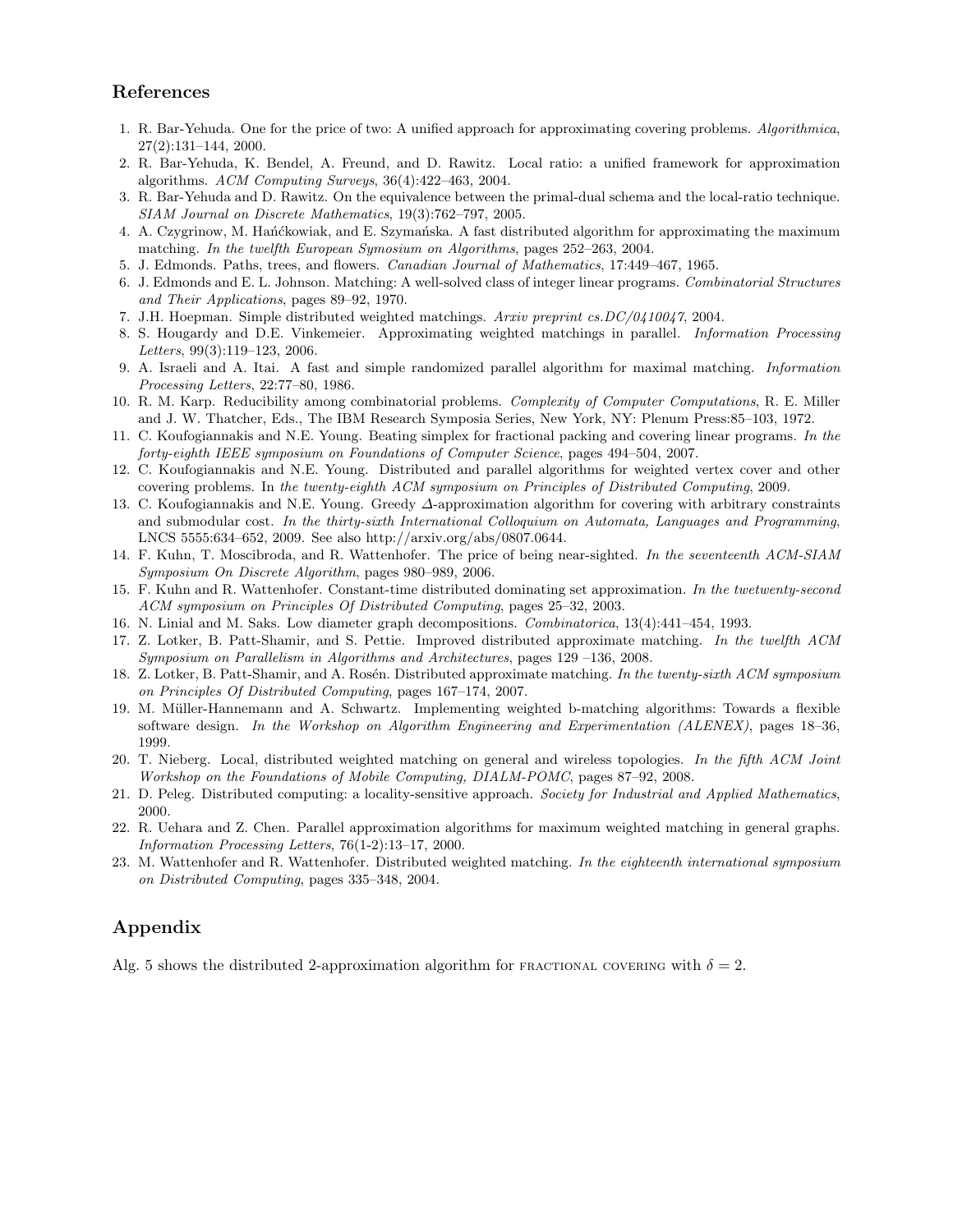

Fig. 2. Example of the execution of our greedy primal-dual algorithm (assuming constraint  $y_1 + y_2 \ge 1$  is chosen first).